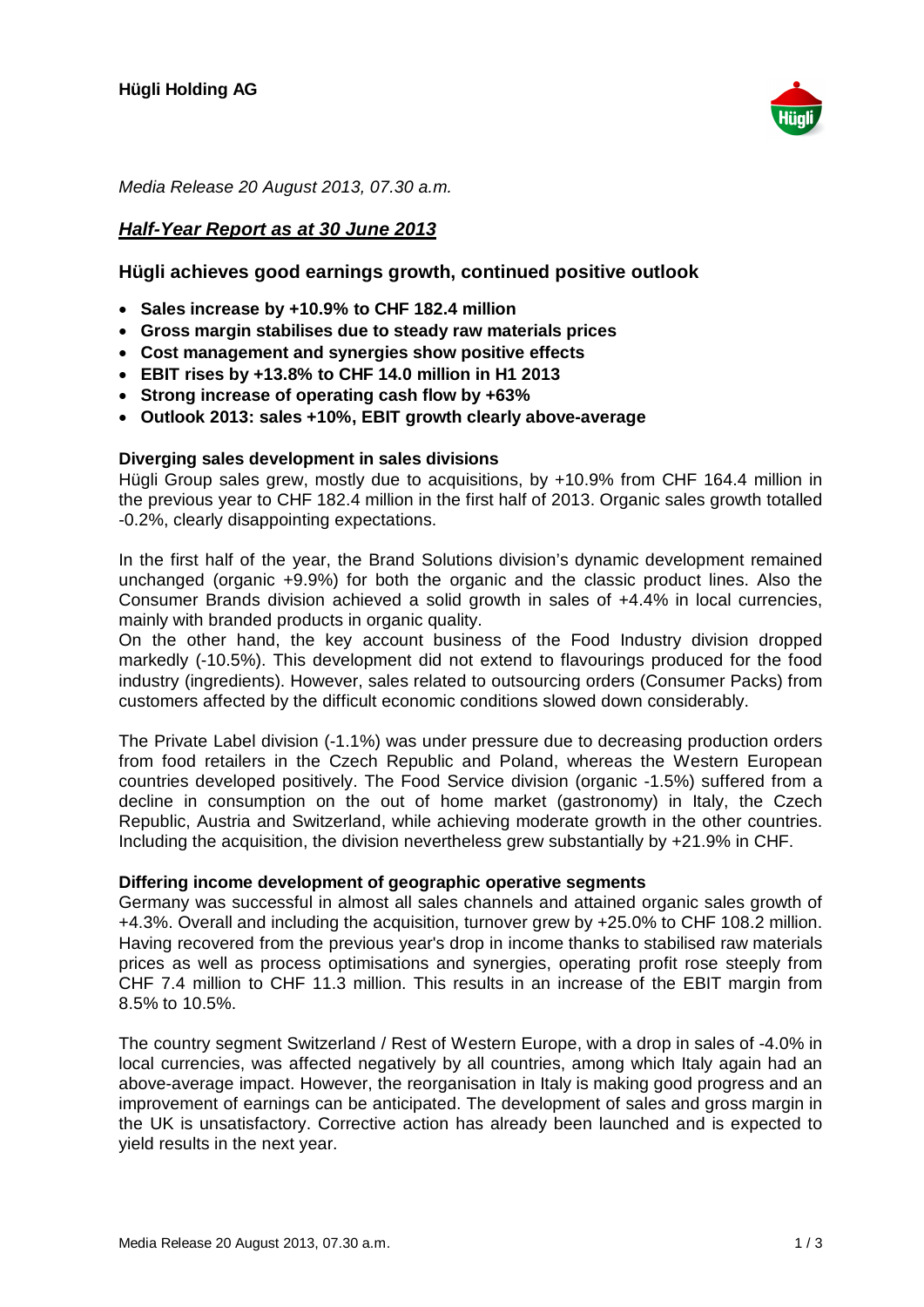

Despite conditions that were aggravated by the currency situation, Switzerland was at least able to maintain its income level thanks to measures to increase efficiency.

Overall, EBIT declined in this operative segment from CHF 4.3 million to CHF 2.4 million in the first half of 2013, causing the EBIT margin to drop from 7.1% to 4.1%.

The segment Eastern Europe was depressed by a steep decline in sales in local currencies of -9.4%, leading to EBIT being cut in half to CHF 0.4 million, or 2.1% respectively. In spite of good cost management, the downturn in turnover, experienced particularly in the Private Label division, could not be offset.

# **Above-average increase of EBIT and profit**

Raw materials prices had been climbing for the past two years and began stabilising at a high level. The loss of gross margin thus bottomed out in mid-2013. The hitherto existing cost structure was further optimised through process improvements and cost management.

In the first half of 2013, Hügli Group's EBIT grew by 13.8% from CHF 12.3 million to CHF 14.0 million. The EBIT margin disclosed rose from 7.5% to 7.7%. Moreover, Group net profit increased due to lower interest expenses – in spite of a higher acquisition related debt, but lower interest rates – by 18.1% to CHF 10.0 million. This corresponds to a profit margin of 5.5%.

# **Solid balance sheet, strong cash flow**

The solid consolidated balance sheet was further strengthened. Net working capital dropped due to lower inventories, among other reasons, by CHF 5.5 million.

In the fixed assets, the previous year's advance payment intangible values were based on the purchase price allocation split into the fair value of identifiable assets (brands, recipes CHF 9.7 million) and goodwill recognised in equity (CHF 7.5 million).

The increase of cash flow from operating activities of CHF +9.7 million or +63% year-onyear made the high repayments of financial liabilities possible. As a result, net debt dropped more than by CHF -13.0 million to only CHF 73.8 million, which corresponds to the current net debt to EBITDA ratio of 1.9x in contrast to 2.6x at the end of 2012.

Equity climbed further to CHF 126.9 million, corresponding to an equity ratio of 49.4% as at the end of June.

### **Outlook 2013 – sales +10% and EBIT growth clearly above-average**

We anticipate business to continue developing in the second half of the year to an extent comparable to the first half-year.

For the entire year 2013 we expect a sales growth of approximately +10%. Due to a weaker second half of 2012, we forecast a clearly above-average increase of EBIT for 2013 when compared to the previous year.

### **Vote of Thanks**

We sincerely thank our customers, suppliers and business partners for their valuable cooperation, our employees for their great commitment, and our shareholders for the trust they put in us.